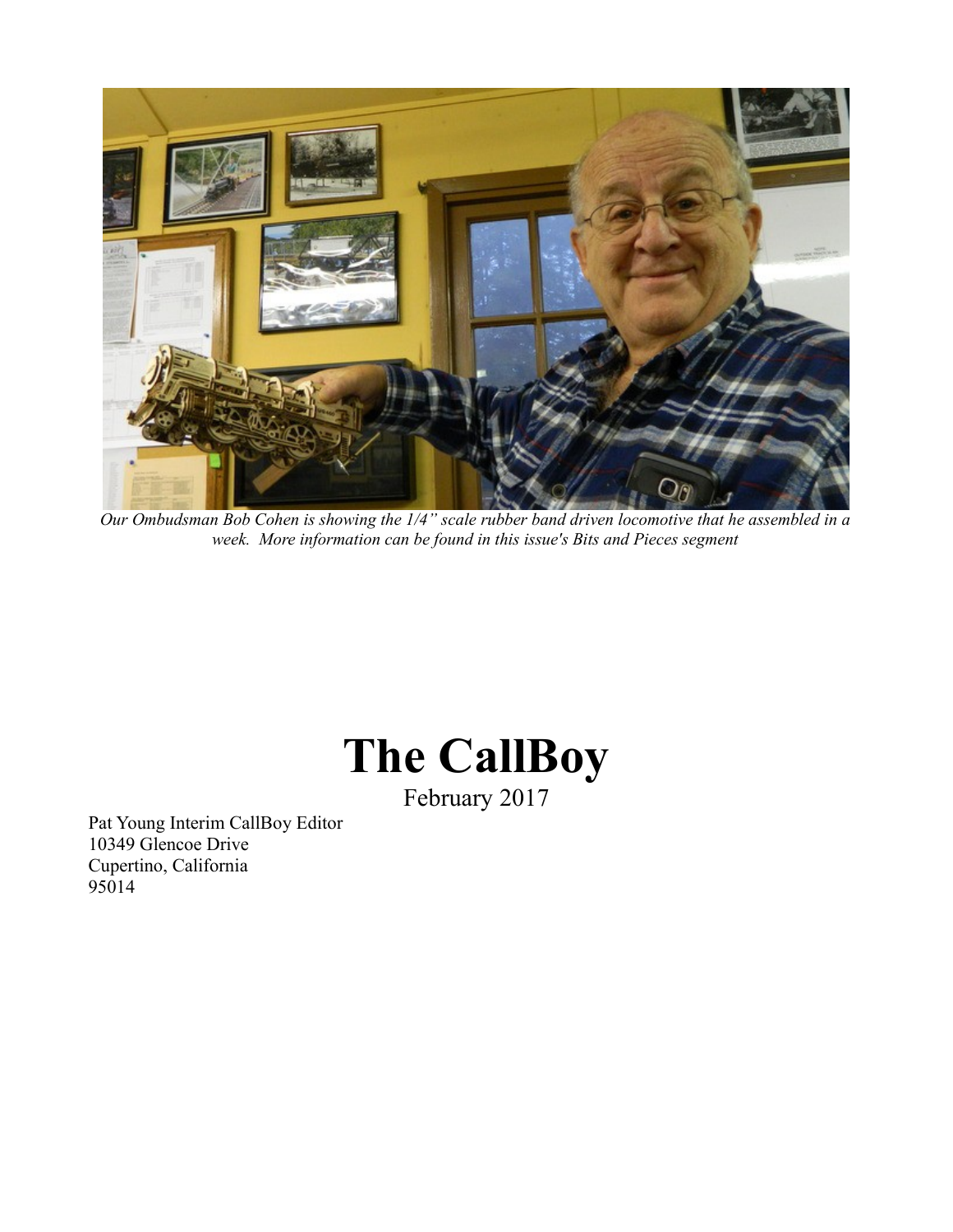# **The CallBoy Newsletter**

**Official Publication of the Golden Gate Live Steamers, Inc. Copyrighted 2017**

| <b>Tilden Park</b><br>2501 Grizzly Peak Blvd,<br>Berkeley, California, 94708<br>510-486-0623                                                                                                                          | Pat Young, interim Editor<br>phty95014@yahoo.com<br><b>February 2017</b>                                                                                                                                                                                                                                                                                                                                                                                                                                                                                                                                                                                                                             |                                                                                                                                                                                                                                                                                                                                                                                                                                      | $A 501(c)(3)$ Non-Profit Museum<br>www.ggls.org or<br>www.goldengatels.org                                                                                                                                                                                                                                                                                                                                                                                                                                                                                                      |                                                                                                                                                          |
|-----------------------------------------------------------------------------------------------------------------------------------------------------------------------------------------------------------------------|------------------------------------------------------------------------------------------------------------------------------------------------------------------------------------------------------------------------------------------------------------------------------------------------------------------------------------------------------------------------------------------------------------------------------------------------------------------------------------------------------------------------------------------------------------------------------------------------------------------------------------------------------------------------------------------------------|--------------------------------------------------------------------------------------------------------------------------------------------------------------------------------------------------------------------------------------------------------------------------------------------------------------------------------------------------------------------------------------------------------------------------------------|---------------------------------------------------------------------------------------------------------------------------------------------------------------------------------------------------------------------------------------------------------------------------------------------------------------------------------------------------------------------------------------------------------------------------------------------------------------------------------------------------------------------------------------------------------------------------------|----------------------------------------------------------------------------------------------------------------------------------------------------------|
| February 2017<br>000<br>By<br>Dan Swanson<br>next block with caution and,<br>if proceeding, shall do so at<br>reduced speed.                                                                                          | <b>Rules Of The Month</b><br>$\frac{1}{2}$<br>2011 Safety & Operating Rules<br>Section 2 - Equipment<br>2.04 Wheel Dimensions and Coupler<br><b>Heights</b> [ Due to limited space<br>please refer to the GGLS 2011<br><b>Safety &amp; Operating Rules manual</b><br>for contents of this specific section ].<br><b>Section 3 - Operating Procedures</b><br>3.07 Block Signals Block signals where<br>intalled, shall govern train operation and<br>TAKE PRECEDENCE over any other rules<br>of speed or separation. Trains shall<br>comply with block signals as follows:<br>1. RED - Train shall come to a complete<br>stop prior to reaching the signal.<br>2. YELLOW - Train may proceed into the |                                                                                                                                                                                                                                                                                                                                                                                                                                      | <b>Officers</b><br>Mark Johnson<br><b>Rick Reaves</b><br>Rich Croll<br>John Lisherness<br>Jerry Kimberlin<br><b>Bob Cohen</b><br><b>GGLS Trust Fund Members</b><br>John Lisherness (permanent member)<br>Rick Zobelein (permanent member)<br>Jerry Kimberlin (elected March 2015)<br><b>GGLS Committee Chair people</b><br>Sheldon Yee<br>Jerry Kimberlin<br>Rich Lundberg<br>Mark Johnson<br>Andy Weber<br>Jeremy Coombes<br>Ken Shattock<br>Pat Young<br>Rick Zobelein<br>Walt Oellerich<br>Rich Croll<br>Michael Smith<br>Dan Swanson<br><b>Charlie Reiter</b><br>John Lytle | 510-889-9451<br>510-479-3386<br>510-276-3893<br>510-528-3013<br>510-232-6721<br>510-655-6907<br>Walt Oellerich, Sheldon Yee<br>Pat Young & Rick Zobelein |
| 3. GREEN (three lens) or NO LIGHTS -<br>(two lens) - Train may observe<br>normal speed limits.<br>4. FLASHING OR NO LIGHTS - The<br>signals are not working -<br>proceed with normal, visual<br>running procedures. - |                                                                                                                                                                                                                                                                                                                                                                                                                                                                                                                                                                                                                                                                                                      | <b>Membership</b><br>To qualify for membership, attend 2 monthly<br>At the first meeting, please introduce<br>meetings.<br>yourself and obtain a membership application from<br>Membership chairman Rick Zobelein or contact him at<br>(rgz48@yahoo.com). At the second meeting, return<br>your completed application, the yearly prorated club<br>dues, together with a the \$25 initiation fee and you are<br>officially a member. |                                                                                                                                                                                                                                                                                                                                                                                                                                                                                                                                                                                 |                                                                                                                                                          |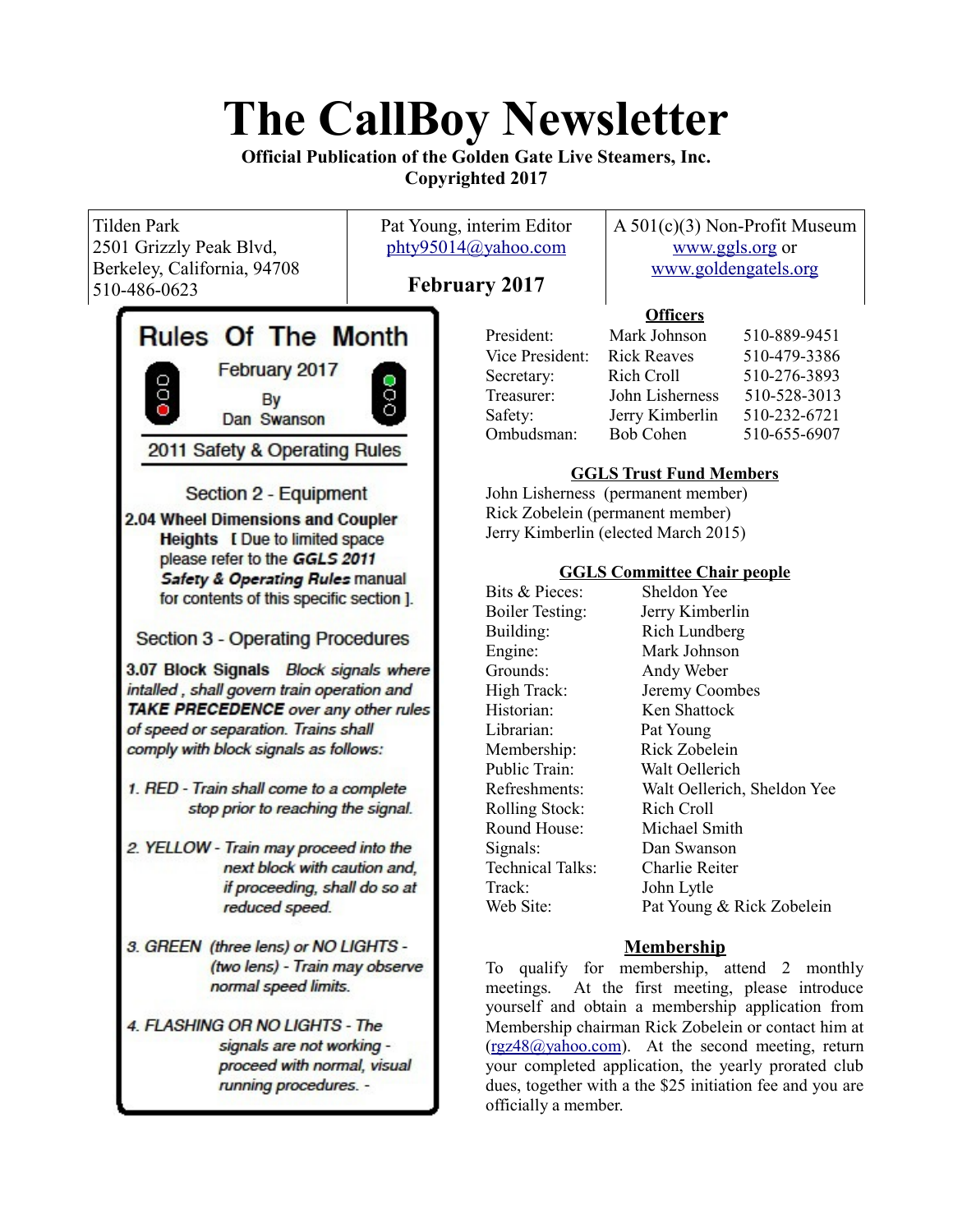# **Club Correspondence**

All correspondence to the Golden Gate Live Steamers should be sent to the secretary,

### **CallBoy**

Articles, pictures, photographs, items for sale or any other information that would be of interest to the club should be sent to Pat Young, the interim CallBoy editor ([phty95014@yahoo.com](mailto:phty95014@yahoo.com)).

*Deadline for submittal to next month's issue is the 19th!*

#### **Calendar of Club Sponsored Events**

02/12/17 General Monthly Meeting/Board Meeting

03/12/17 General Monthly Meeting/Board Meeting/ Member Appreciation Lunch./Swap Meet

04/09/17 General Monthly Meeting/Board Meeting

05/07/17 General Monthly Meeting/Board Meeting

06/03/17 GGLS Spring Meet (steam enthusiast only) 06/04/17 GGLS Spring Meet & Open House

06/11/17 General Monthly Meeting/Board Meeting/ Member Appreciation Lunch

06/24-25/17 PV&A Joint Invitational with SVLS

- 07/09/17 General Monthly Meeting/Board Meeting
- 08/13/17 General Monthly Meeting/Board Meeting/ Member Appreciation Lunch./Swap Meet
- 09/10/17 General Monthly Meeting/Board Meeting
- 09/23/17 Fall Meet (steam enthusiast only)
- 09/24/17 Fall Meet & Open House
- 10/08/17 General Monthly Meeting/Board Meeting
- 11/12/17 General Monthly Meeting/Board Meeting
- 12/10/17 General Monthly Meeting/Annual Meeting/ Board Meeting

# **Club Meeting Minutes**

President Mark Johnson Mark Johnson called the General Meeting to order at 10:03 am. There were only 18 members present.

Discussion was held regarding number of members for quorum. The Ombudsman, Bob Cohen, checked the Bylaws, and the number for a quorum is 20 members. Therefore no actions could take place.

The president acknowledged the new club secretary, Richard Croll

#### **General Announcements:**

Nothing to report.

**New & Returning Members, Visitors, Guests:** None.

#### **Steam-related Activities:**

Bruce Anderson reported that he had run his 0-4-0T locomotive aka 'Harley".

# **REDWOOD VALLEY RAILWAY**

He also mentioned that he participated in Redwood Valley Railways holiday events as Father Solstice.

## **Officers' Report:**

**President Mark Johnson:** "Hello Everyone. On behalf of the Golden Gate Live Steamers Board and I would like to wish everyone a very Happy New Year.



We had a great turn out for the "Chilli Run" on January 1st. While the weather was a bit chilly, the day was clear and dry. I especially enjoyed the opportunity to see and talk with a lot of members that may not have been around at the track for a while. I want to thank Sheldon Yee for heading up the event and all those who helped out. And I would like to especially thank all of those who brought the wonderful food for all of us to eat.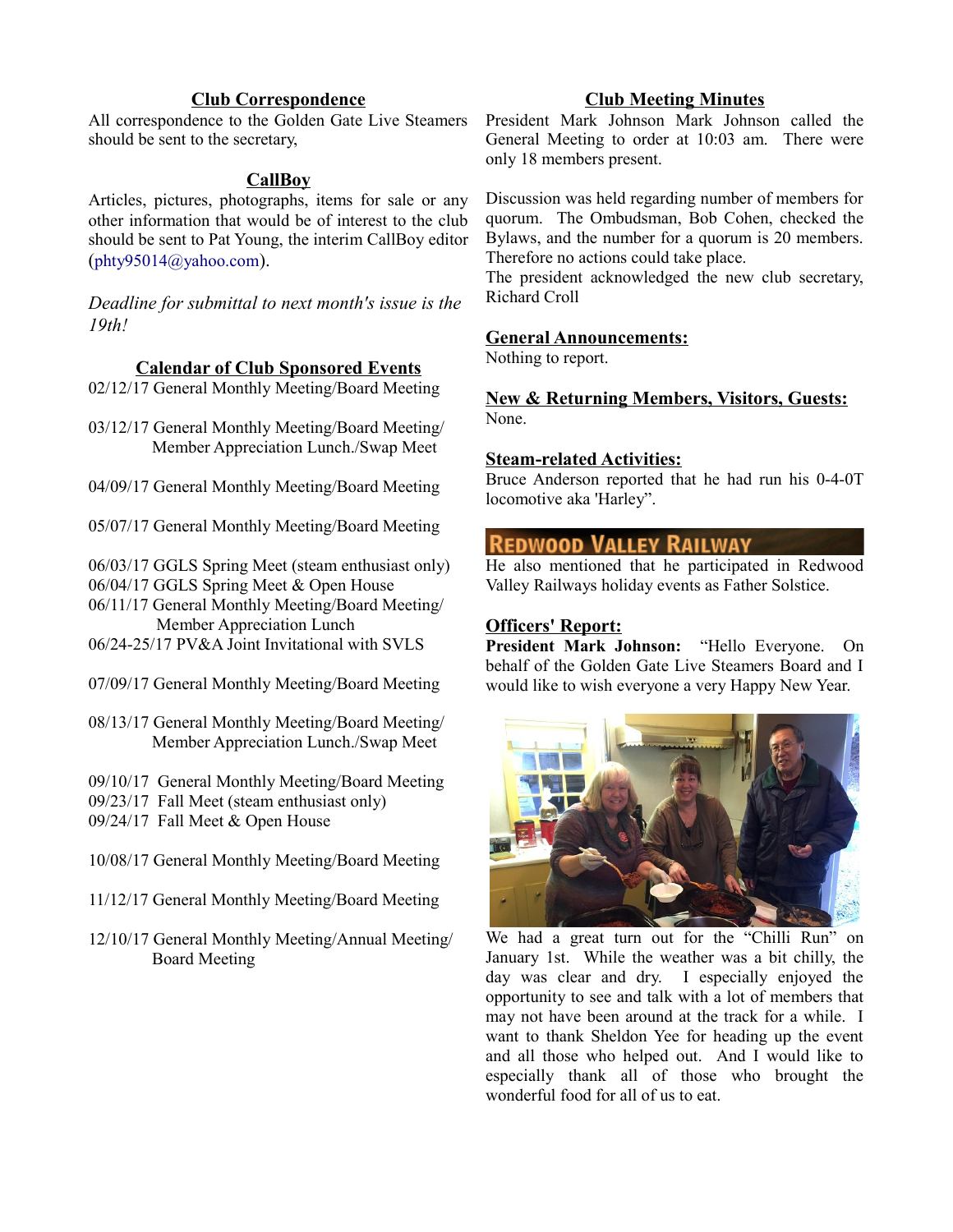

In case you were not aware there was an injury at the track during the last Thursday work session. One of our members fell from the roof while inspecting the roof for leaks. The roof shingles have lost the grit and have become slick. Emergency responses were activated and fortunately the member is now on the mend. This incident does bring home the fact that accidents can happen when they are least expected. As such it is always a good idea that when you are working at the track that you let others also know what you are doing.

*When climbing ladders it is a good idea to have a spotter assisting you. Remember 'Safety First' is always the rule of the day and try to NEVER WORK ALONE at the GGLS facility.*"

#### **Vice President:** Absent.

**Treasurer:** Reported on expenses for month and balances in accounts and fir details, please see John Lisherness. The President reminded committee heads that they should provide the Treasurer with a projected budget of expenses for 2017.

**Secretary:** Reported that Portola Valley & Alpine Live Steamers had invited GGLS to a joint meet with Sacramento Valley Live Steamers at the PV&A track on June 24 & 25.

**Safety Chairman:** Referred to President's report about ladder safety.

**Ombudsmen:** Nothing to report.

# **Committee Reports:**

**Buildings:** No report.

**Grounds:** No report.

**Signals:** Dan Swanson reported that T-23, the signal repeater, will be moved out of the way of the side access gate and it will be located close to the brick wall. He also said he is trying to cure the problem of false reds caused by moisture.

**Ground Track:** John Lytle reported that he worked for Amtrak for many years and they had false red signals also.

**High Track:** No report.

#### **Locomotives:**

**RGS 22:** Nothing new to report on the #22. The engine continues to pull the Public Train on Sundays. Still having some issues with propane freezing when firing the engine.

**Johnson Pacific:** No additional work has been done on the engine since last month.

**Heintz Atlantic:** No additional work has been done on the engine since last month.

**Hunter Atlantic:** Wrapping up on the engine's miscellaneous small stuff: safeties, injector, new oil cups, brake adjustment. Discovered one big problem on the engine where there is a broken leaf spring on engineer's side of the engine that needs to be replaced. **Diesels:** Both engines are running. Use of these engines should be alternated so that one engine is not left unused and sitting dormant for a long time.

*After doing the Monthly Engine Report for a number of years, Mark Johnson is now looking for someone from the Club to take over the monthly engine reporting which lets everyone know what is going on with the club's engine assets. Please see Mark if you want to know what is involved; This is a pretty easy task.*

**Public Train:** Walter Oellerich was introduced as the new Public Train chairman. He thanked Rich Croll & John Lytle for their efforts on the equipment & track and announced that Bruce Anderson will be his chief station agent. The Public Train crew hauled 22,000 riders in 2016!

**Rolling Stock:** Rich Croll reported that the club purchased two hydraulic Toe Jacks to use in re-railing locomotives (the Toe Jack is reviewed in the Bits and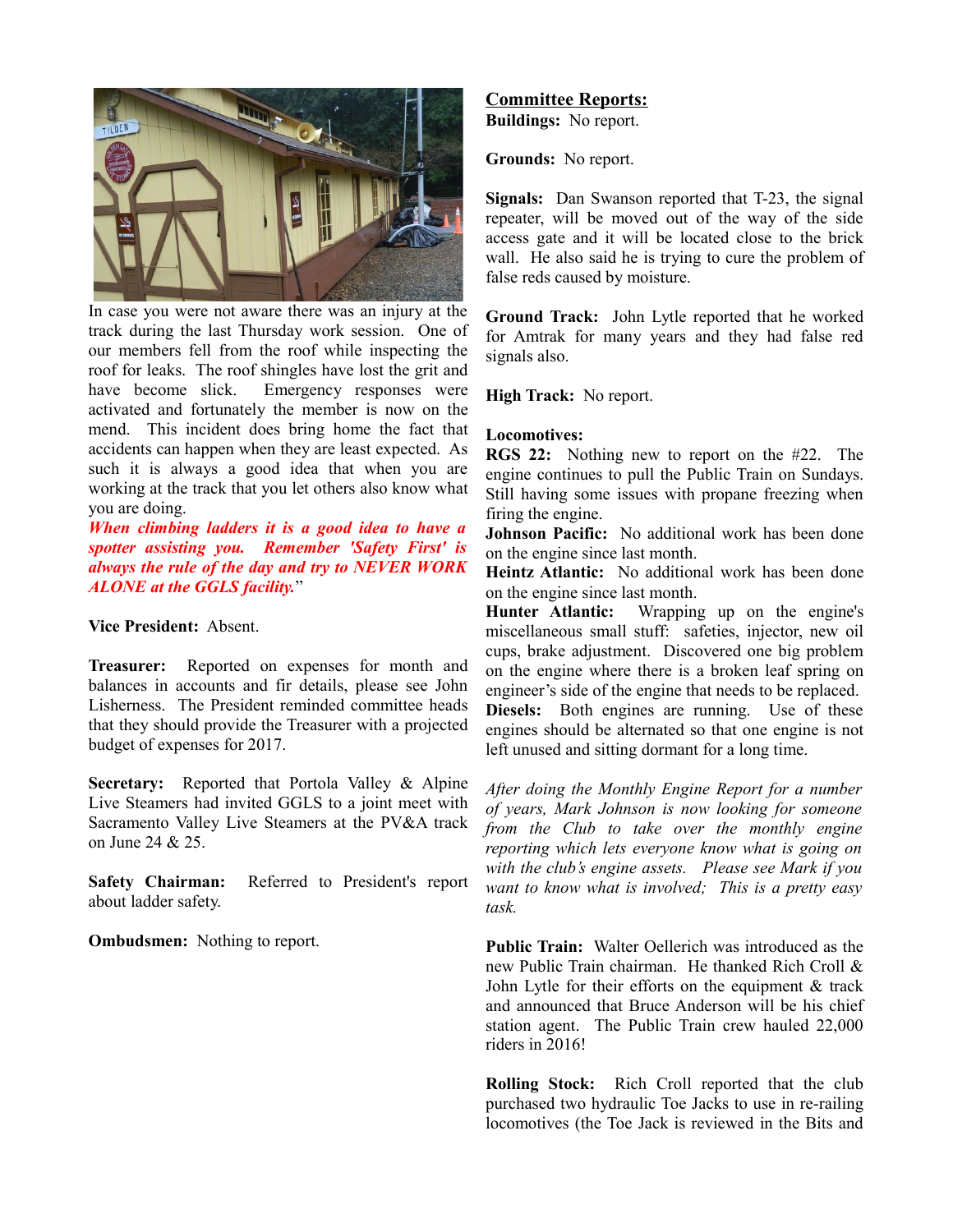Pieces segment).

He reported that a pair of mountain car trucks had been assembled from parts & a pair of Tom Bee trucks has been purchased as back up for the Public Train.

**Callboy/Website:** Pat Young stated that the web site's calender will be updated as soon as the Board has agreed to the dates for 2017.

He continues to monitor a Norton Utilities related problem that is affecting two members from logging into our web site but there is a work around.

Finally Bruce Anderson has been scanning old Callboys that will be available soon on our website.

**Builders Group:** It had been quiet on the Yahoo Builders Group, but Pat Young is going to upload some of his CAD drawings soon.

**Membership:** Rick Zobelein reported that the club has around 150 members and that Sandy Morris has become a regular member. Rick has been talking to a prospective new member who has an automotive machine shop that specializes on Porsche sport cars.

**Roundhouse:** No report.

#### **Old Business:**

The vote to purchase Bob Cohen's locomotive could not be done due to the lack of a quorum.

#### **New Business:**

Brian Perry is donating a whistle valve. No action was necessary.

Good of the Order: Sheldon Yee announced that the donuts were free this time.

General Meeting adjourned at 10:55 am.

# **Board Meeting Minutes**

The Board of Directors Meeting was called to order by President Mark Johnson at 12:13 pm.

#### **Old Business:**

**Roundhouse:** Three members have not paid their round house stall rent. They will be contacted.

**Committee Heads:** Noted that the Public Train chairman is now Walter Oellerich & Ground Track chairman is now John Lytle. All other chairmanship remains unchanged.

**Yearly Calendar:** Discussion was held on the proposed 2017 dates. Bob Cohen moved to accept the proposed calendar, Jerry Kimberlin seconded it and the Motion was passed. The 2017 calendar will be posted in the Callboy and our web site. Secretary is to contact Discover live Steam, Live Steam magazine and others with the dates of our Spring/Fall meets.

**Work Priorities:** Discussion held regarding work projects for coming year. John Lisherness moved, and Jerry Kimberlin seconded, for the following projects (in order of importance):

1. Install turnout from inside loop to roundhouse lead and re-grade the mainline track.

2. Install longer bridge section on the High Track over roundhouse lead.

3. Install grade crossing and improve access through the side gate for larger vehicles.

4. Construct crossover from inside loop to outside loop track to allow access from inside loop to Tilden Station for the Public Train.

5. Install additional turn table track in roundhouse area.

Motion was passed.

**Bylaws:** Bob Cohen, Richard Croll and Jerry Kimberlin will work on proposed changes.

#### **New Business:**

Discussed what to do with donated locomotive bell. John Lytle will do a drawing for a metal post that will go to member John Nicholson for fabrication.

Motion was made by Richard Croll and seconded by Bob Cohen to purchase the Sony audio recorder from Chris Smith for \$45 for use by the secretary. Motion passed.

Discussion was held about posting member roster information at the club house. Officers & emergency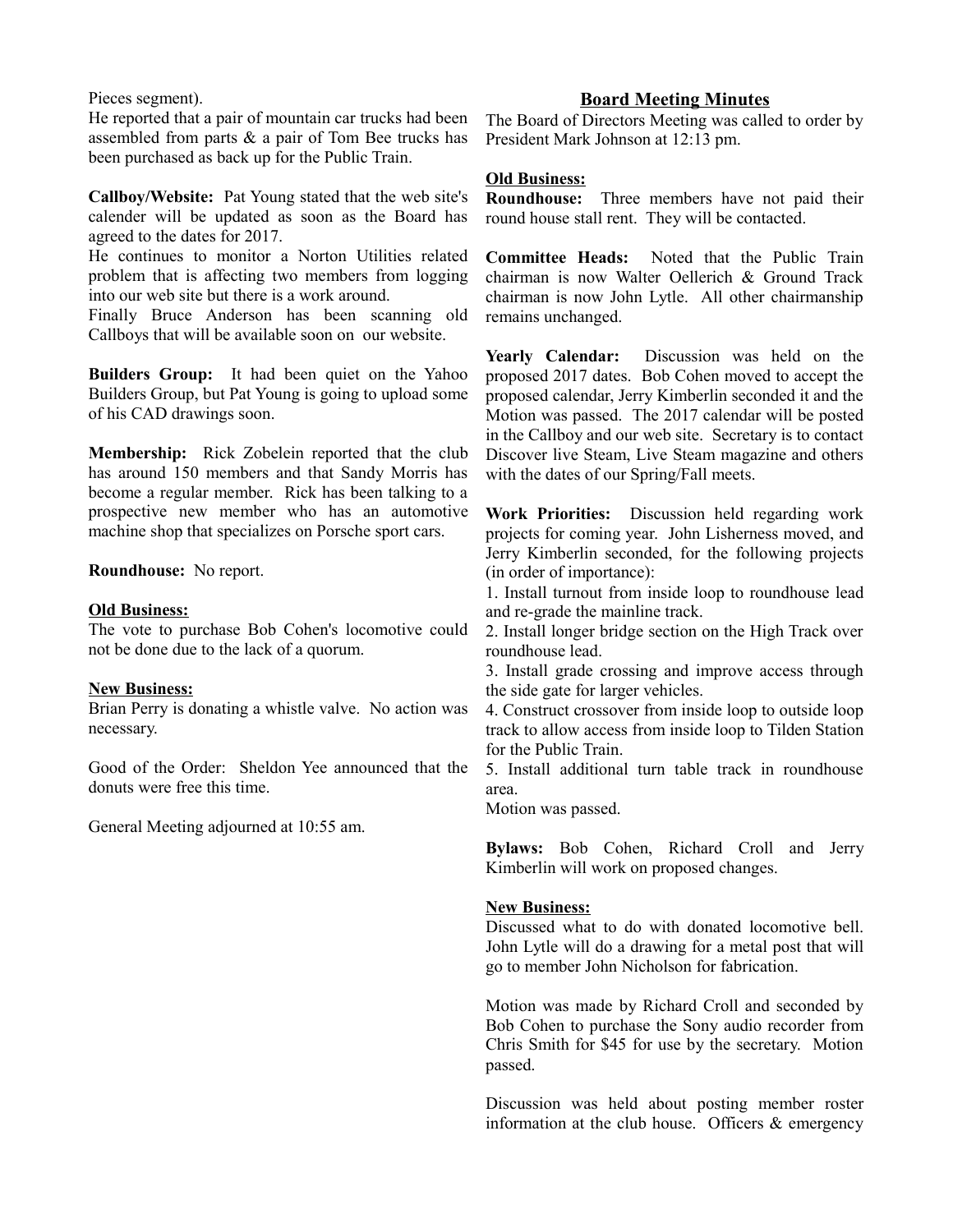contact information will be posted by the phone in the club house kitchen. A copy of club roster will be put in one of the file cabinets, but not posted.

Meeting adjourned at 1:10 pm.

## **Bits and Pieces** by Sheldon Yee



Bob Cohen – Wooden Locomotive – from a company called UGears, it is a 4-6-4 Outline Steam locomotive, made of thin, laser-cut plywood, toothpicks & rubber bands (in other words, better than most of our locomotives). It is a "wind-up" toy and actually runs. It can be lubricated with wax, Vaseline, etc. It took Bob one week to assemble. If interested, see the following URL: [www.ugears.us/](http://www.ugears.us/)



Rich Croll – Toe Jack - Purchased from a company called TEMCo, from a store called Tower Electric Motor, it is a hydraulic, spring-loaded 2.5/5 ton jack (#TH0025 for \$145), intended to be used in conjunction with certain jigs or fixtures, for the purpose of re-railing and/or lifting heavy loads such as our model locomotives or similar devices. If interested, see the following URL:

http://www.temcoindustrialpower.com/search.html? [t1=toe%20jack](http://www.temcoindustrialpower.com/search.html?t1=toe%20jack)



Jerry Kimberlin – Conduit Fitting – Showed the lost wax casting procedure he used to produce multiple copies of a scale brass electric conduit angle fitting, with emphasis on the steps undertaken & material requirements to produce a vulcanized rubber casting mold.

#### **From Our Membership**



During the chili run Dan Swanson had a familiar passenger accompanying him on this trip, his wife Cecelia looked over his shoulder, to ensure he was operating the engine properly. The trip went smoothly and the public train returned to the station on time with no derailments thanks to all the recent great track work by John Lytle.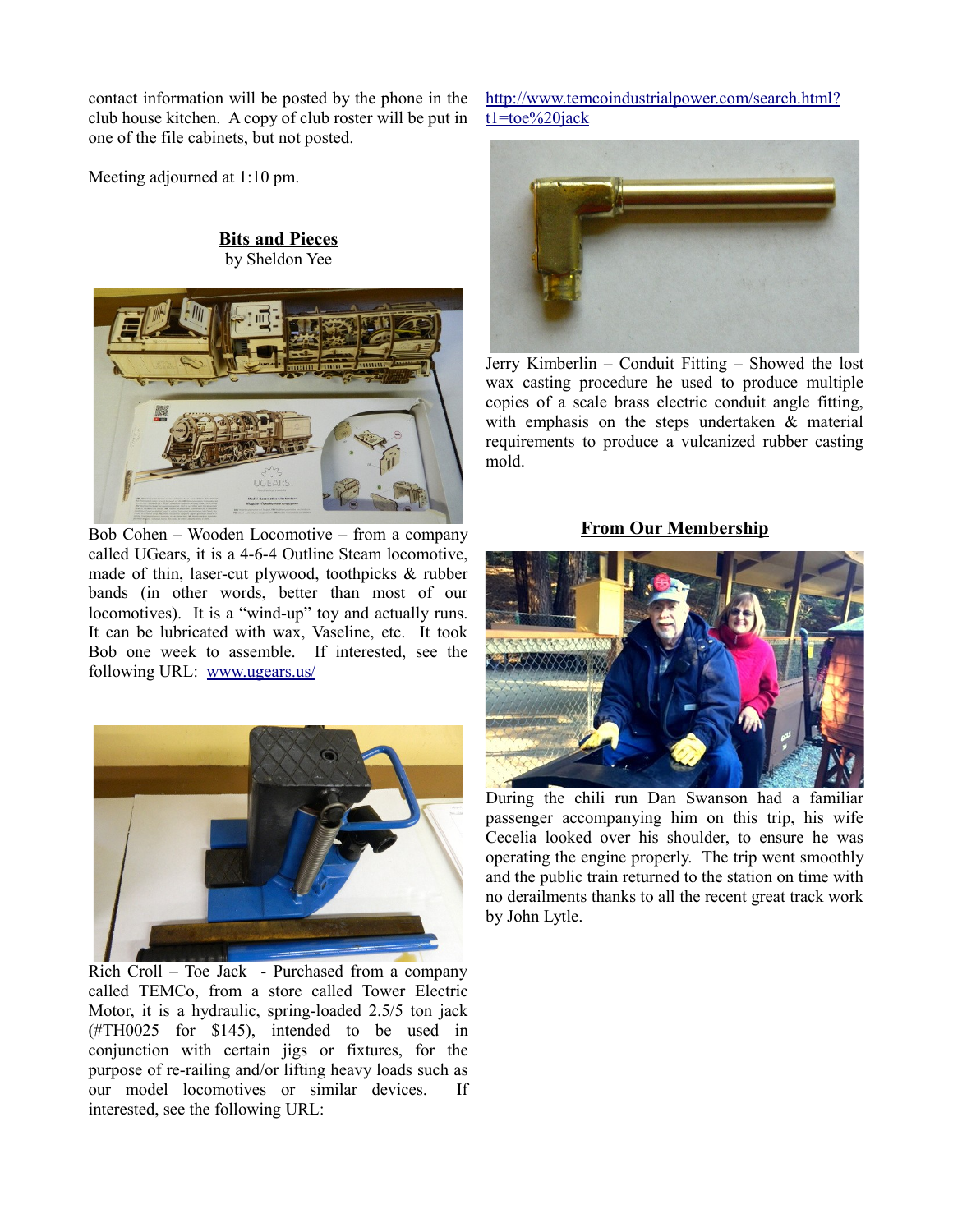#### **Bad Passwords**

*With an almost daily news articles about computer hacking, breaches in email, online shopping thefts, I came across an article that reveals the naked truth on how people abuse security by choosing simple password patterns. See how much this applies to you! Ed.*

|     | PIN  | Freq    |
|-----|------|---------|
| #1  | 1234 | 10.713% |
| #2  | 1111 | 6.016%  |
| #3  | 0000 | 1.881%  |
| #4  | 1212 | 1.197%  |
| #5  | 7777 | 0.745%  |
| #6  | 1004 | 0616%   |
| #7  | 2000 | 0613%   |
| #8  | 4444 | 0.526%  |
| #9  | 2222 | 0.516%  |
| #10 | 6969 | 0.512%  |
| #11 | 9999 | 0.451%  |
| #12 | 3333 | 0.419%  |
| #13 | 5555 | 0.395%  |
| #14 | 6666 | 0.391%  |
| #15 | 1122 | 0.366%  |
| #16 | 1313 | 0.304%  |
| #17 | 8888 | 0.303%  |
| #18 | 4321 | 0.293%  |
| #19 | 2001 | 0.290%  |
| #20 | 1010 | 0.285%  |

If you lost your ATM card on the street, how easy would it be for someone to correctly guess your PIN and proceed to clean out your savings account? Not long, according to data scientist, Nick Berry, founder of Data Genetics, a Seattle technology consultancy.

Berry analyzed passwords previously from released and exposed password tables and security breaches and filtered the results to just those that were exactly four digits long [0-9]. There are 10,000 possible combinations that the digits 0-9 can be arranged to form a four-digit code. Berry analyzed those to find which are the least and most predictable. He speculates that if users select a four-digit password for an online account or other web site, it's not a stretch to use the same number for their four-digit bank PIN codes.

What he found, he says, was a "staggering lack of imagination" when it comes to selecting passwords. Nearly 11% of the 3.4 million four-digit passwords he analyzed are 1234. The second most popular PIN in is 1111 (6% of passwords), followed by 0000 (2%). (Last year SplashData compiled a list of the most common numerical and word-based passwords and found that the "password" and "123456" topped the list.)

Berry says that a whopping 26.83% of all passwords could be guessed by attempting just 20 combinations of four-digit numbers (see table).

"It's amazing how predictable people are," he says.

We don't like hard-to-remember numbers and "no one thinks their wallet will get stolen," Berry says.

#### **Days, months, years**

Many of the commonly used passwords are, of course, dates: birthdays, anniversaries, the year you were born, etc. Indeed, using a year, starting with 19\_\_ helps people remember their code, but it also increases its predictability, Berry says. His analysis shows that every single 19\_\_ combination be found in the top 20% of the dataset.

"People use years, date of birth — it's a monumentally stupid thing to do because if you lose your wallet, your driver's license is in there. If someone finds it, they've got the date of birth on there. At least use a parent's date of birth [as a password]," says Berry.

#### **Keyboard patterns**

Somewhat intriguing was #22 on the most common password list: 2580. It seems random, but if you look at a telephone keypad (or ATM keypad) you'll see those numbers are straight down the middle — yet another sign we're uncreative and lazy password makers.

#### **The least predictable password**

The least-used PIN is 8068, Berry found, with just 25 occurrences in the 3.4 million set, which equates to 0.000744%. (See the second table for the least popular passwords.) Why this set of numbers? Berry guesses, "It's not repeating pattern, it's not a birthday, it's not the year Columbus discovered America, it's not 1776." At a certain point, these numbers at the bottom of the list are all kind of "the lowest of the low, they're all noise," he says.

#### **A few other interesting tidbits from Berry:**

- The most popular PIN code (1234) is more popular than the lowest 4,200 codes combined.

- People have even less imagination in choosing fivedigit passwords — 28% use 12345.